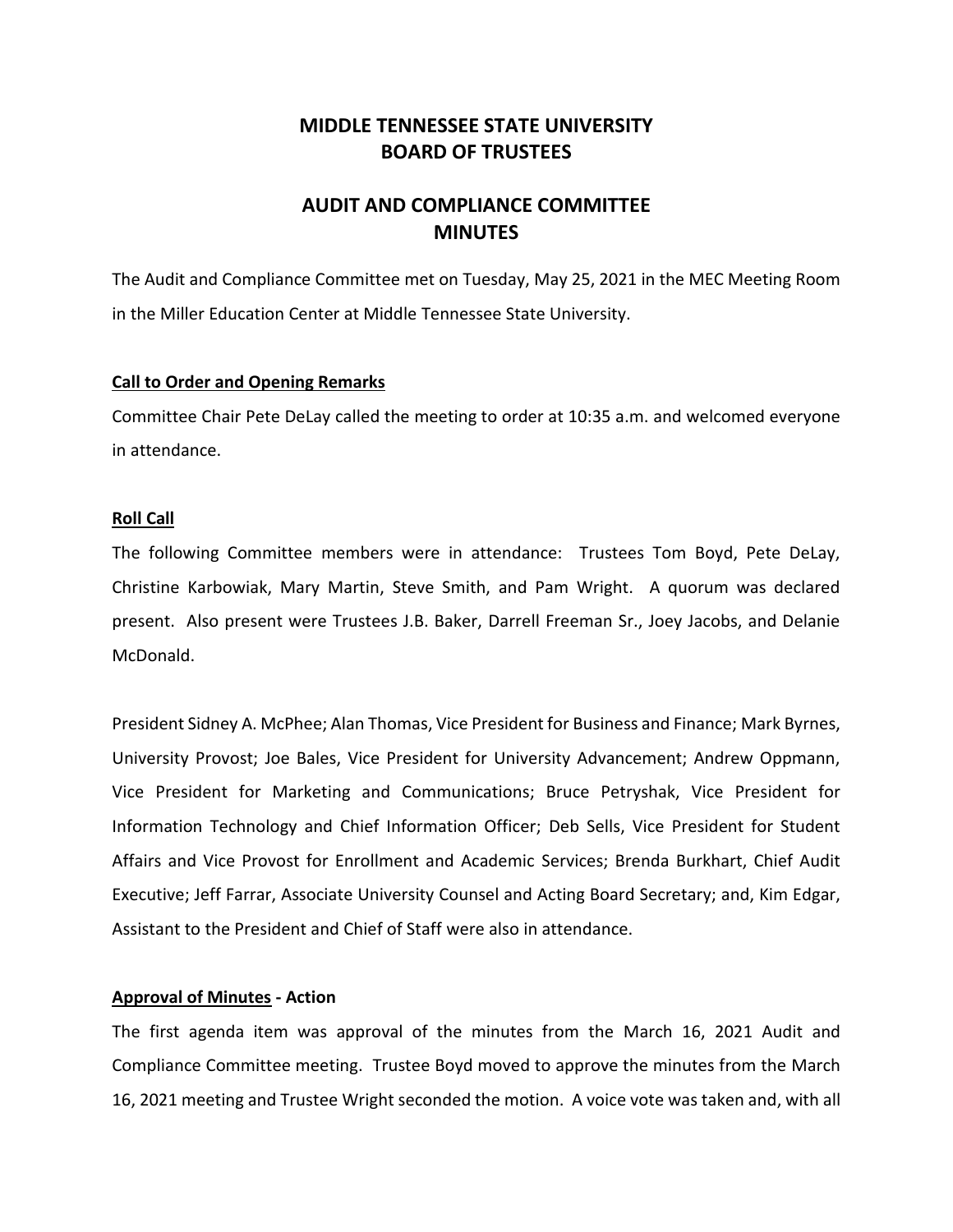Committee members voting "Aye," the motion to approve the minutes from the March 16, 2021 meeting of the Audit and Compliance Committee carried unanimously.

#### **Approval of Policy Revisions – Action**

The next item on the agenda was the approval of policy revisions for Policy 25, Equal Opportunity, Affirmative Action, and Nondiscrimination presented by Ms. Christy Sigler, Interim Assistant to the President for Institutional Equity and Compliance. These revisions were drafted to accommodate the implementation of MTSU Policy 29 Title IX Compliance and related procedures, and to update job titles and terminology.

Trustee Martin moved to approve the proposed revisions to Policy 25, Equal Opportunity, Affirmative Action, and Nondiscrimination and Trustee Wright seconded the motion. A voice vote was taken and, with all Committee members voting "Aye," the motion to approve the proposed revisions to Policy 25, Equal Opportunity, Affirmative Action, and Nondiscrimination carried unanimously.

### **Review and Approval of Audit Committee Charter – Action**

The next item on the agenda was the review and approval of the Audit Committee Charter presented by Ms. Brenda Burkhart. The MTSU Audit and Compliance Committee Charter was approved in 2017 and is required in Section IV.G.1. of the charter to be reviewed every four years. The current charter was reviewed for compliance with state law and the Comptroller of the Treasury's Guidelines for Audit Committee Charters. Other than updating the signatures to include the current Chair of the Audit and Compliance Committee, there were no proposed revisions to the current Audit and Compliance Committee Charter.

Trustee Karbowiak made the motion to approve the Audit Committee Charter as presented and only update the signatures and Trustee Boyd seconded the motion. A voice vote was taken and, with all committee members voting "Aye," the motion to approve the Audit Committee Charter as presented and only update the signatures carried unanimously.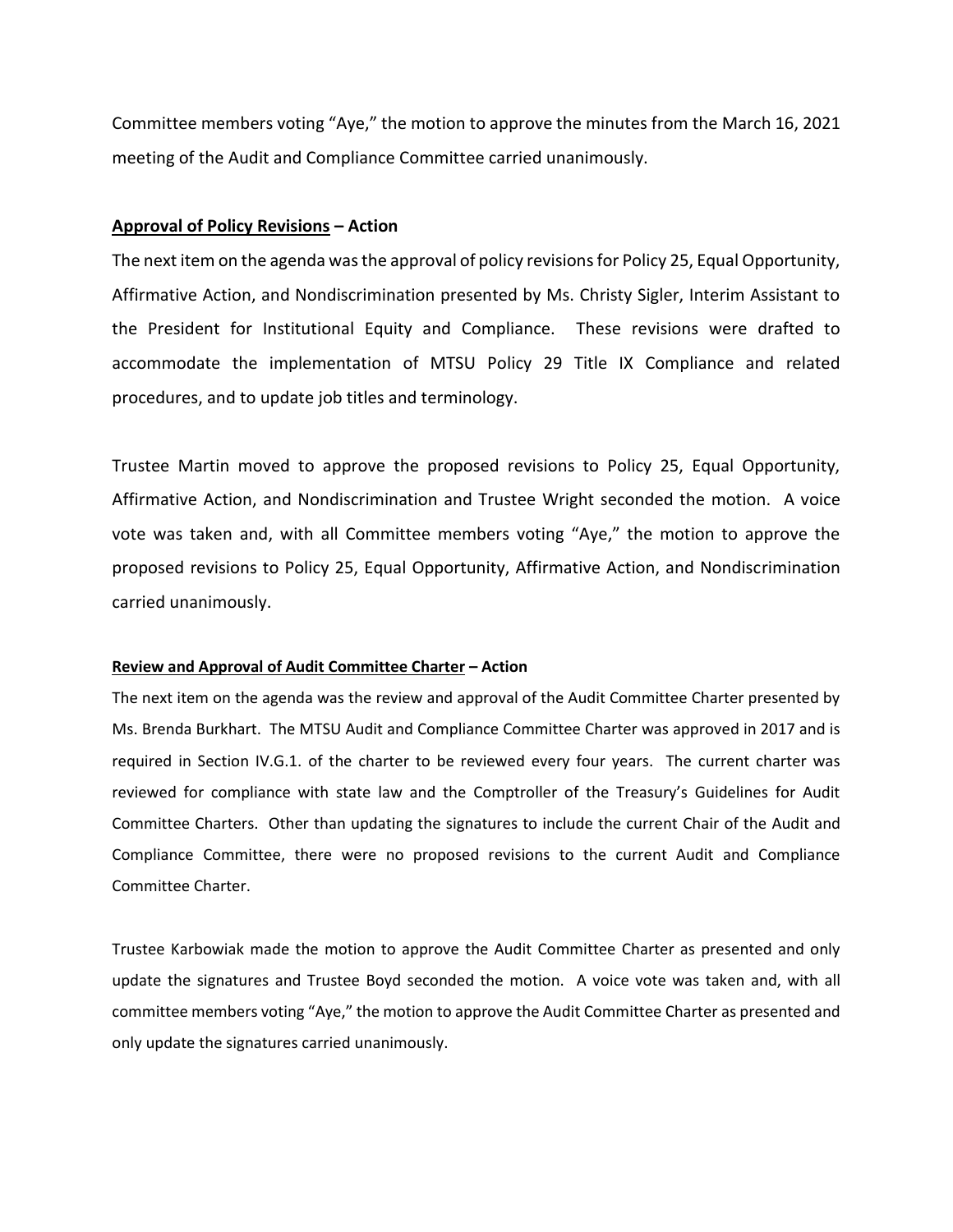#### **Review and Approval of Audit Charter for the Audit Office – Action**

The review and approval of the Audit Charter for the Audit Office was presented by Ms. Burkhart. Tennessee Code Annotated, 4-3-304 requires internal audit staffs of state entities to follow *The International Standards for the Professional Practice of Internal Auditing (Standards)* published by The Institute of Internal Auditors. The *Standards* require an internal audit charter for the internal audit function which formally defines the purpose, authority and responsibility of the internal audit activity. The internal audit charter must periodically be reviewed by the chief audit executive and presented to senior management and the board for approval.

The current charter was reviewed for compliance with the language recommended in the *Standards*, state law, and MTSU Policy 70 Internal Audit. There were no proposed revisions to the current audit charter for the Office of Audit and Consulting Services other than updating the signatures to include the current Chair of the Audit and Compliance Committee.

Trustee Martin made the motion to approve the Audit Charter presented for the Office of Audit and Consulting Services and only update the signatures and Trustee Wright seconded the motion. A voice vote was taken and, with all committee members voting "Aye," the motion to approve the Audit Charter presented for the Office of Audit and Consulting Services and only update the signatures carried unanimously.

#### **Report on Independence of Chief Audit Executive – Information**

The report on independence of the Chief Audit Executive was presented by Ms. Burkhart. The Audit and Compliance Committee Charter, Section IV.D.1 requires the Audit and Compliance Committee to "ensure the Chief Audit Executive's administrative reporting relationship to the President is independent." The report on independence is also a requirement of the internal auditing standards which require the chief audit executive to confirm to the Board the organizational independence of the internal audit activity.

Organizational independence is achieved with the position of Chief Audit Executive reporting administratively to the President and functionally to the Audit and Compliance Committee of the Board. There were no problems or issues with independence to report. The President does not limit the scope of audit work performed, is supportive, and encourages the independence of the Chief Audit Executive.